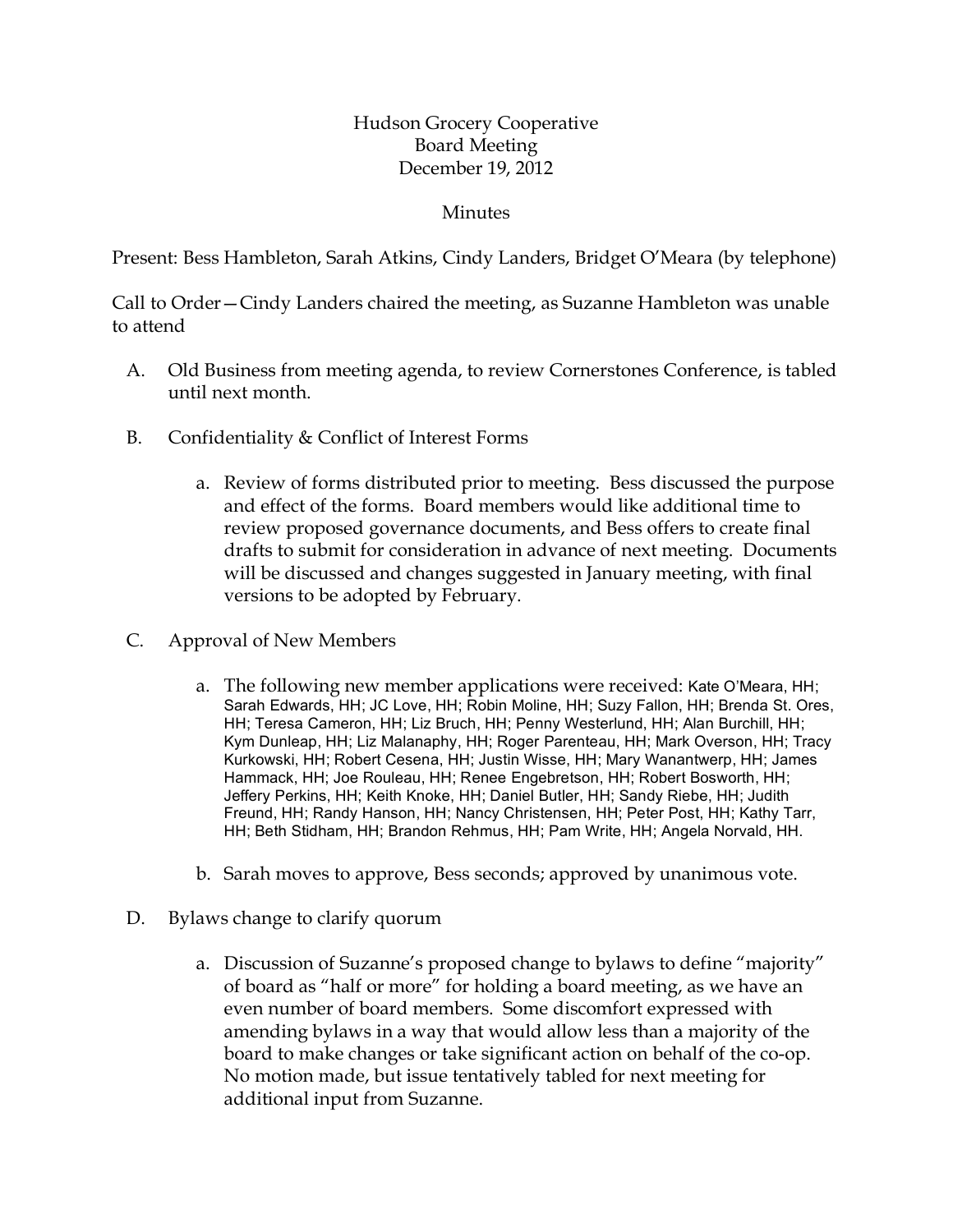- E. Visions
	- a. Discussion of conducting a board retreat. Possible dates for retreat discussed: Jan 12 or Jan 26 (however Jan 12 is the same date as an upcoming training, CBL 101, that may be of interest to board members)
	- b. Possible agenda items for retreat:
		- i. Mission Statement
			- 1. Review survey comments for ideas from the community
			- 2. Elicit comments on Facebook page on "What are you looking forward to about the Hudson Grocery Co-op?"
		- ii. Set annual calendar and development goals for board
		- iii. Set goals for committees
		- iv. Budget
		- v. Share/discuss co-op resources available to us
- F. Create new committees and assign tasks
	- a. Board discusses formation of the following committees:
		- i. **Steering Committee**: working committee to keep the co-op project moving forward. Also may be responsible for creating board policies and working on co-op governance issues, and for recruitment of new board members. Proposed meeting time, 4th Monday of the month. – Bess is interested in working on this committee. Per Suzanne's pre-meeting notes, other people interested in participating are Michelle Paulisich, Kathy Tarr, and possibly Theresa Gibson.
		- ii. **Finance Committee**: seek out fundraising events, apply for grants, keep track of spending, etc. – Sarah will work on this committee, especially as it is in keeping with her role as Treasurer.
		- iii. **Vendor Relations Committee**: create list of local vendors, and establish criterion for determining how to select vendors. This committee would work with the General Manager in the future. – Bridget will continue to work on this committee. Per Suzanne, Theresa Gibson also would like to continue on this committee.
		- iv. **Marketing Committee**: work on external and community-facing projects, including social media, advertising, brochures, event planning, media contacts, and networking events. This has been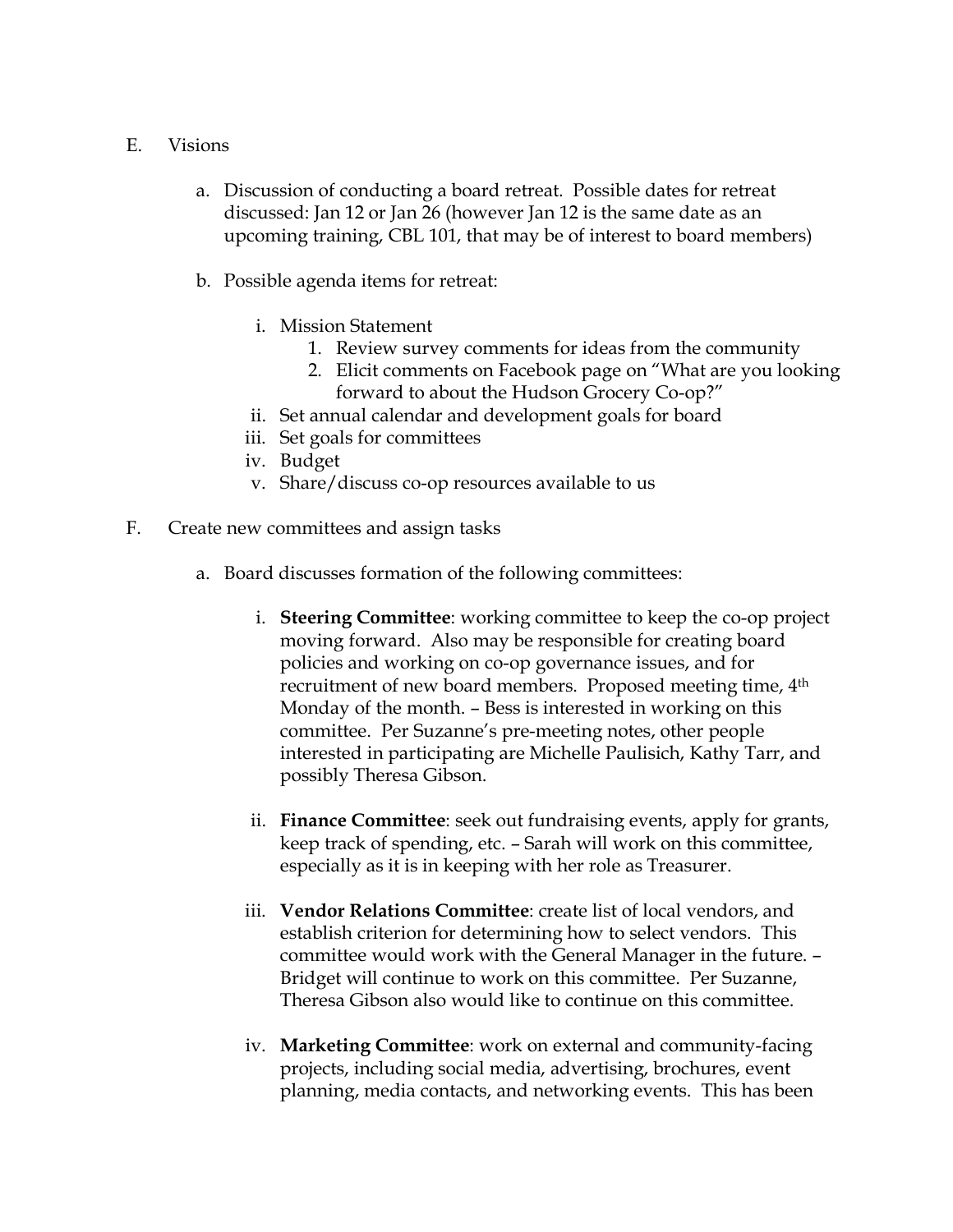meeting as an ad hoc committee every 2nd Wednesday of the month. – Cindy will work on this committee. Sarah and Bess are also interesting in continuing to participate on this committee.

- b. Discussion of expectation that each board member would sit on at least one committee. Sarah suggests that board member need not chair the committee but may act as liaison between committee and board. Cyndi suggests that committees will also need to be flexible in looking forward.
- c. Additional proposed committee was an Ownership Committee, which would maintain the owner list, send new owner letters and cards, and maintain other contact with owners. In discussing committee tasks, Sarah suggests that as Treasurer it would be very straightforward for her to take over the tasks of managing the owner list and sending new owner letters, and it is agreed that these tasks may be assigned to the Treasurer. As the remaining tasks proposed for the Ownership Committee may be subsumed into Marketing, this additional committee is shelved for the time being.
- d. Committees will be incorporated into the board policy document, and further tasks / goals for committees may be set by the board or at the board retreat.
- G. Assign tasks for board members
	- a. Per her pre-meeting notes, Suzanne requests that board members aim to accomplish at least one task a week. She requests weekly email updates from each board member, and will send out a "week in review / what's up next" email once a week.
	- b. Upcoming tasks: Cindy will create a photo slide show and will prep for upcoming member house party drive. Bridget will get in touch with Theresa to work on VR committee. Sarah will take over the owner list and new owner letters. Bess will work on drafting board policy documents.

[Bridget departs meeting.]

- H. Up and Coming conference, other board training
	- a. Up and Coming, Up and Running Sarah, Cindy, and Bess would all like to attend this conference. Remaining scholarship funds should cover attendance for all board members who are interested. Board members may be responsible for own travel expenses, but scholarship could cover cost of accommodation.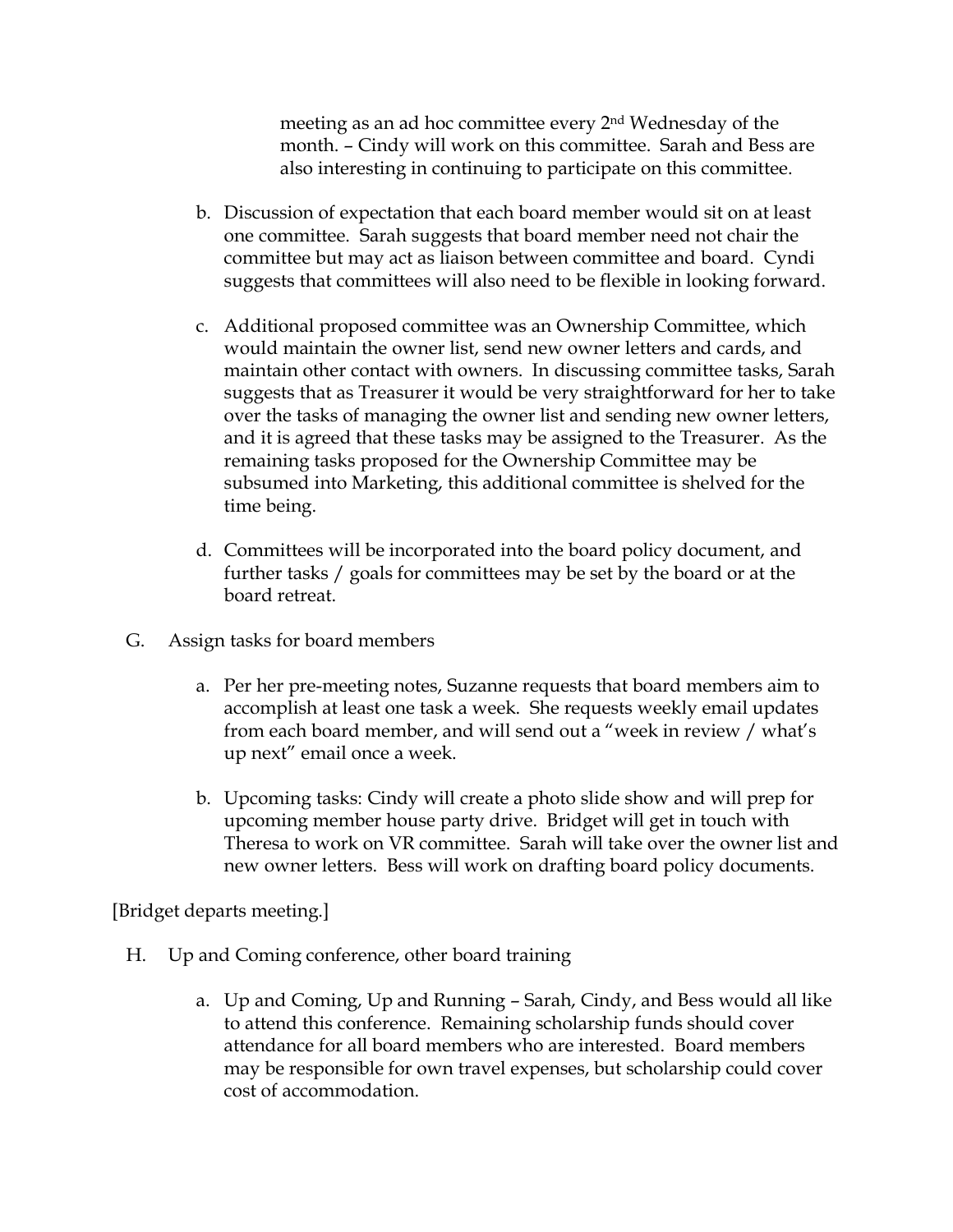- b. Some tentative interest in the CBL 101 trainings in January and March.
- I. Clarification of ownership requirements
	- a. Can an individual own more than 4 shares?
		- i. Discussion of this issue and review of Articles of Incorporation. This would require a change in the bylaws, and discussion of effect on possible patronage dividend. We think the answer is yes.
	- b. Do members of a household need to reside at same address?
		- i. Bess raises question of whether this would affect parents with adult / college-age children who are shopping at the co-op when visiting home. Some discussion, conclude that in practice this is probably not an issue of great concern and can be handled in the check-out line. Agreed that board policy should be yes.
- J. Approve budget items
	- a. Trifold brochures: Amount TBD. Board would like to see a quote before approving. Sarah suggests that she has an office color laser printer which might be cost-effective small batches; and that for larger jobs she uses Bayport Printing.
	- b. Up and Coming conference: Tentatively approved per above discussion; just need final list of who will attend.
	- c. 100 Owner Celebration: Suggestion to rent American Sky taproom for this when we reach 100 owners; Cyndi will contact for availability and pricing.
	- d. Board binders: Cyndi suggests saving the cost of printing, and Bess suggests that we create a prototype electronic binder which each member may choose to print or to view electronically. Sarah suggests adding tabs for committees.
- K. Other business:
	- a. Sarah talked with Jon at Spirit Seller about the property on 2<sup>nd</sup> Street and available space. It sounds like there is considerable space remaining even with the planned expansion of the Riverside Athletic Club.
- L. Board Reports